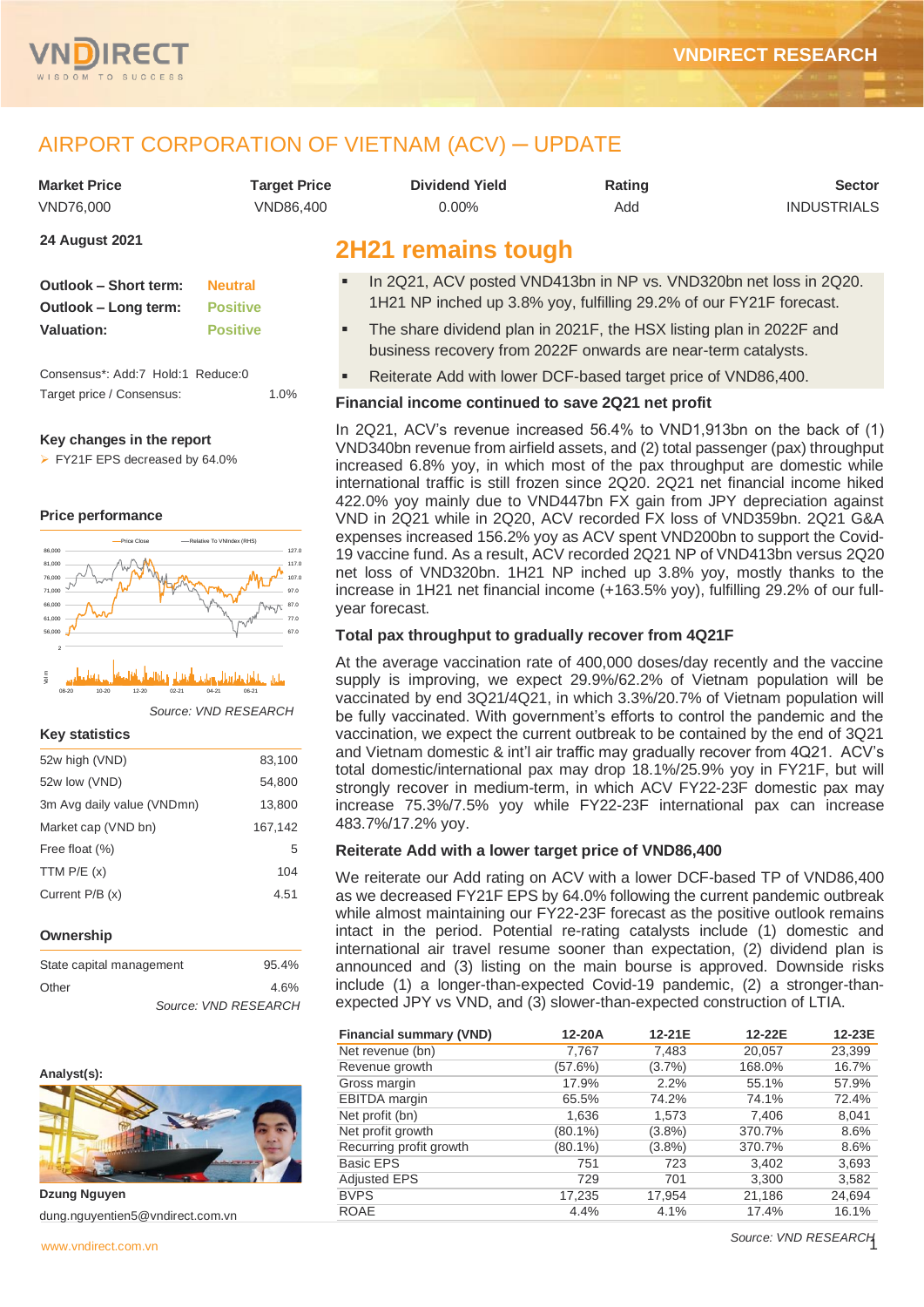

## **2H21 REMAINS TOUGH**

#### **Reiterate Add with a higher TP of VND86,400**

We reiterate our Add rating on ACV with a lower DCF-based TP of VND86,400 (-1.3% vs our previous report) as we decreased FY21F EPS by 64.0% due to difficulties from the current pandemic outbreak while almost maintaining our FY22-23F forecast as the positive outlook remains intact in the period. In our view, despite difficulties the company is facing in FY21F, ACV is still interesting for long-term investment horizon, based on:

- Solid recovery of business results in the coming years.
- Possibility of listing on HSX in 2022F: management said they are working with the auditor to eliminate the qualified opinions in its audited financial reports, which helps ACV qualify for listing on HSX in 2022F.
- Potential share dividend plan: the government has approved for ACV to retain its profit for re-investment. At end-2020, ACV's undistributed earnings are VND9,705bn, equivalent to a potential share dividend plan of 44% in 2021. We believe this is a strong catalyst for ACV in the coming periods.
- Long Thanh International Airport growth potential.

#### **Potential re-rating catalysts:**

- Domestic and international air traffic are re-opened.
- Dividend plan is annouced.
- Listing on the main bourse is approved.

#### **Downside risks:**

- A longer-than-expected Covid-19 pandemic.
- A stronger-than-expected JPY vs VND.
- Slower-than-expected construction of LTIA.

#### **Figure 1: DCF Valuation (Unit: VNDbn)**

|                                         | 2021F     | 2022F     | 2023F     | 2024F     | 2025F     | $\mathcal{U}$ | 2030F     | $\prime$ | 2035F     |
|-----------------------------------------|-----------|-----------|-----------|-----------|-----------|---------------|-----------|----------|-----------|
| <b>EBIT</b>                             | $-1.165$  | 7,831     | 9,810     | 11,778    | 14.191    |               | 40.027    |          | 73,339    |
| less: Taxes                             | $-345$    | $-1,623$  | $-1,762$  | $-1,898$  | $-2,245$  |               | $-7.304$  |          | $-14,756$ |
| <b>EBIAT</b>                            | $-1.510$  | 6,208     | 8,047     | 9.880     | 11,947    |               | 32,723    |          | 58,583    |
| Plus: Depreciation and amortization     | 3,022     | 3,293     | 3,566     | 4,338     | 4,743     |               | 13,471    |          | 13,789    |
| Less: Capital expenditure               | $-12.644$ | $-35,495$ | $-37,654$ | $-33,995$ | $-15,940$ |               | $-11,731$ |          | $-21,465$ |
| Less: Increase in net working capital   | 2,270     | $-2.237$  | $-539$    | $-320$    | $-455$    |               | $-1,382$  |          | $-2,150$  |
| Unlevered free cash flow (FCFF)         | $-8,862$  | $-28.231$ | $-26,579$ | $-20,097$ | 293       |               | 33,081    |          | 48,758    |
| <b>Present value of FCF</b>             | $-8.862$  | $-25.924$ | $-22.412$ | $-15,561$ | 209       |               | 15.358    |          | 14.779    |
| <b>Cumulative Present value of FCFF</b> | 43,735    |           |           |           |           |               |           |          |           |

Source: VNDIRECT RESEARCH

| DCF key input      |        |
|--------------------|--------|
| Cost of equity     | 15.00% |
| Cost of debt       | 3.50%  |
| Targeted D/(D+E)   | 50.0%  |
| Effective tax rate | 20.00% |
| <b>WACC</b>        | 8.90%  |
| Long term growth   | 4.50%  |

#### **Figure 2: Assumptions Figure 3: DCF Valuation model (Unit: VNDbn)**

|                           | Unit                                   | VNDbn except for target price |
|---------------------------|----------------------------------------|-------------------------------|
| 15.00%                    | <b>Cumulative Present value of FCF</b> | 43.735                        |
| 3.50%                     | Terminal value                         | 765,240                       |
|                           | Present value of terminal value        | 231,957                       |
| 50.0%                     | <b>Enterprise value</b>                | 275,692                       |
| 20.00%                    | Less: Market value of Debt             | (121, 266)                    |
| 8.90%                     | Plus: Cash and Cash Equivalents        | 33,684                        |
| 4.50%                     | Implied equity value                   | 188.109                       |
|                           | Outstanding shares                     | 2,177,173,236                 |
|                           | Equity value per share                 | 86.401                        |
|                           | <b>Rounded TP</b>                      | 86,400                        |
| Source: VNDIRECT RESEARCH |                                        | Source: VNDIRECT RESEARCH     |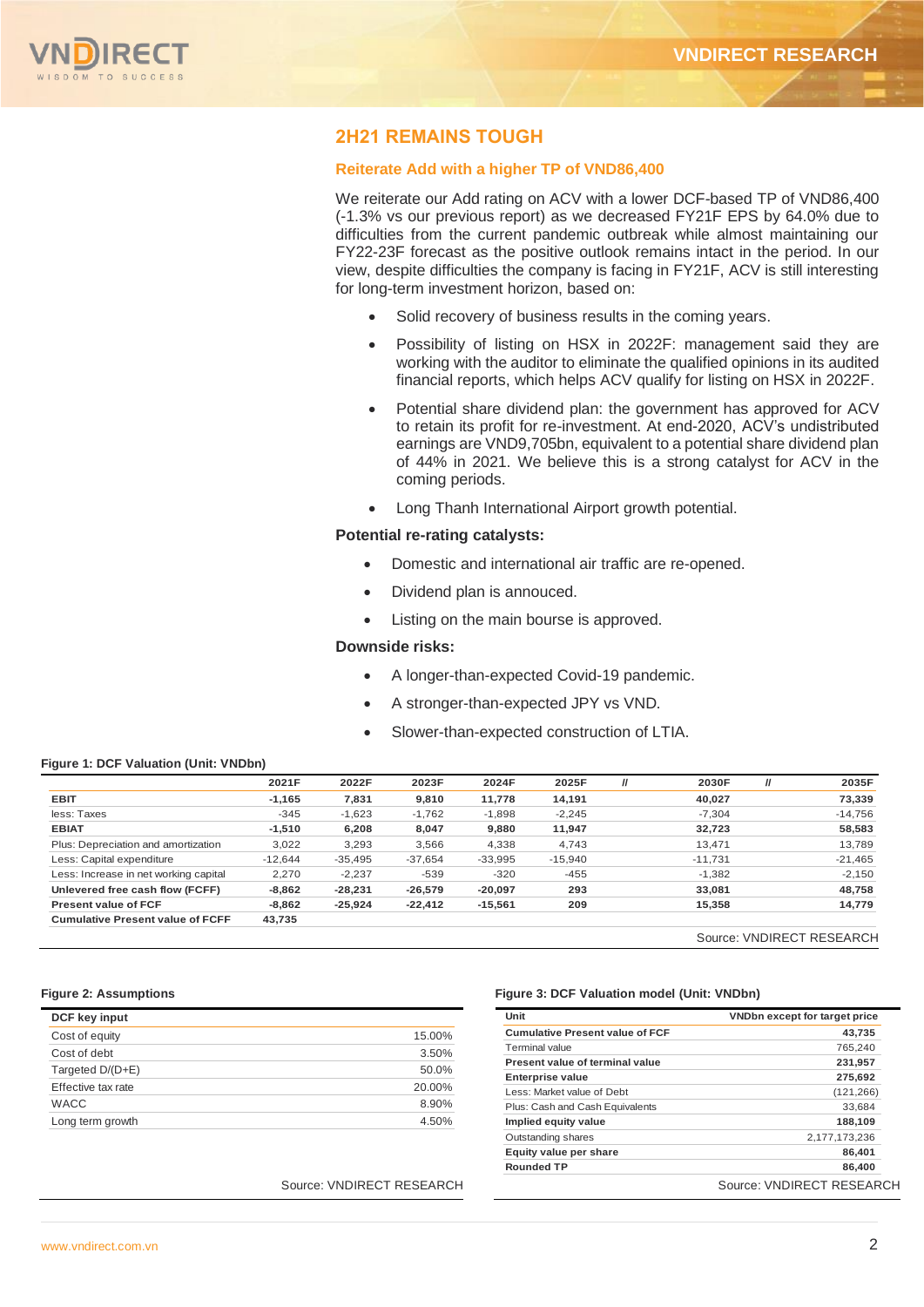

#### **Figure 4: Peer comparison**

| Company name                 |                | Price           | <b>TP</b>       |                | <b>Market</b> | 3-year<br><b>EPS</b> | P/E       |           |                    | P/BV  |         | <b>ROE (%)</b> | <b>Dividend</b><br>yield (%) |       |           | <b>EV/EBITDA</b> |       |       |
|------------------------------|----------------|-----------------|-----------------|----------------|---------------|----------------------|-----------|-----------|--------------------|-------|---------|----------------|------------------------------|-------|-----------|------------------|-------|-------|
|                              | Ticker         | (Local<br>curr) | (Local<br>curr) | Recom.         |               | (US\$ m)             |           | Cap       | <b>CAGR</b><br>(%) | 2021F | 2022F   | 2021F          | 2022F                        | 2021F | 2022F     | 2021F            | 2022F | 2021F |
| Airports                     |                |                 |                 |                |               |                      |           |           |                    |       |         |                |                              |       |           |                  |       |       |
| Airport Corp of Vietnam      | <b>ACV VN</b>  | 76,000          | 86,400          | ADD.           | 7,500.1       | 70.0                 | 105.1     | 22.34     | 4.2                | 3.6   | 4.1     | 17.4           | 0.0                          | 0.0   | 83.4      | 14.4             |       |       |
| Airport of Thailand          | AOT TB         | 59              | <b>N/A</b>      | NR.            | 25,064.9      | $-20.7$              | <b>NA</b> | <b>NA</b> | 6.7                | 6.8   | $-10.3$ | $-0.9$         | 0.1                          | 0.2   | <b>NA</b> | 97.2             |       |       |
| Shanghai International Air-A | 600009 CH      | 40              | <b>N/A</b>      |                | NR 11,826.0   | <b>NA</b>            | <b>NA</b> | 34.7      | 2.6                | 2.4   | $-0.5$  | 7.6            | 0.0                          | 0.6   | <b>NA</b> | 40.5             |       |       |
| Beijing Capital Intl Airpo-H | 694 HK         | 4               | <b>N/A</b>      | NR.            | 2,557.3       | <b>NA</b>            | <b>NA</b> | 23.6      | 0.8                | 0.8   | $-3.7$  | 2.6            | 0.1                          | 2.2   | 40.1      | 9.3              |       |       |
| Japan Airport Terminal Co    | 9706 JP        | 4,675           | <b>N/A</b>      | N <sub>R</sub> | 3,966.6       | <b>NA</b>            | <b>NA</b> | 75.2      | 2.7                | 2.7   | $-9.7$  | 3.4            | 0.0                          | 0.3   | 55.1      | 15.6             |       |       |
| Shenzen Airport Co-A         | 000089 CH      | 7               | <b>N/A</b>      | NR.            | 2,238.7       | $-35.1$              | 37.1      | 28.0      | 1.2                | 1.1   | 3.1     | 3.9            | 0.6                          | 0.8   | 24.9      | 14.1             |       |       |
| Malaysia Airports Holdings   | <b>MAHB MK</b> | 6               | N/A             | N <sub>R</sub> | 2,262.9       | <b>NA</b>            | <b>NA</b> | 148.2     | 1.4                | 1.4   | $-11.6$ | $-0.5$         | 0.0                          | 0.6   | 41.7      | 9.5              |       |       |
| Average                      |                |                 |                 |                |               |                      | 71.1      | 55.3      | 2.8                | 2.7   | $-4.1$  | 4.8            | 0.1                          | 0.7   | 49.1      | 28.7             |       |       |
| Median                       |                |                 |                 |                |               |                      | 71.1      | 31.4      | 2.6                | 2.4   | $-3.7$  | 3.4            | 0.0                          | 0.6   | 41.7      | 14.4             |       |       |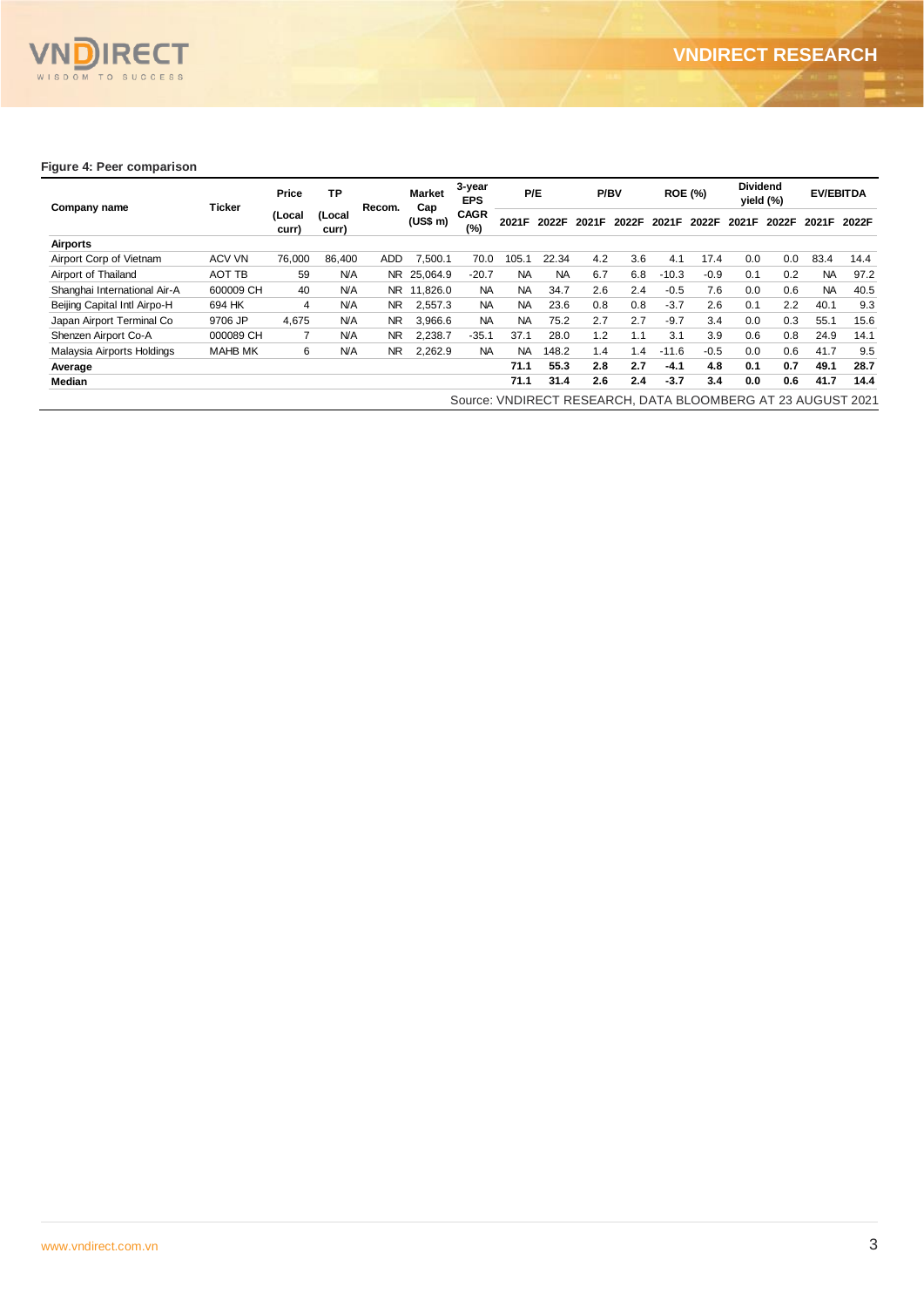

#### **Financial income continued to save 2Q21 net profit**

#### **Figure 5: 2Q21 results overview**

|                                                      |       |             |                  |                  |                |                  | vs FY21F                                                                                                                                                                                                                                                                                                                            |
|------------------------------------------------------|-------|-------------|------------------|------------------|----------------|------------------|-------------------------------------------------------------------------------------------------------------------------------------------------------------------------------------------------------------------------------------------------------------------------------------------------------------------------------------|
| 2Q21 results overview                                | 2Q21  | <b>2Q20</b> | $%$ yoy          | 1H <sub>21</sub> | 1H20           | $%$ yoy          | forecast Comments                                                                                                                                                                                                                                                                                                                   |
| Net revenue                                          | 1.572 | 1.005       | 56.4%            | 3,476            | 4,639          | $-25.1%$         | In 2Q21, total pax throughput increased 6.8% yoy. Most of the<br>pax throughput are domestic as international traffic is still<br>28.8%<br>frozen in 2Q20-2Q21. In 1H21, Vietnam's total pax throughput<br>slumped 19.4% yoy to 26.8 m pax, in which domestic pax<br>inched up 1.4% yoy while international pax thumbled 97.9% yoy. |
| - Aeronautical services                              | 1,241 | 771         | 60.9%            | 2,788            | 3,617          | $-22.9%$         | 30.0%                                                                                                                                                                                                                                                                                                                               |
| - Non aeronautical services                          | 276   | 183         | 50.6%            | 575              | 694            | $-17.2%$         | 34.5%                                                                                                                                                                                                                                                                                                                               |
| - Commercial                                         | 55    | 51          | 9.1%             | 113              | 329            | $-65.6%$         | 10.2%                                                                                                                                                                                                                                                                                                                               |
| Gross profit                                         | 74    | (450)       | $-116.6%$        | 428              | 1,173          | $-63.5%$         | 9.9%                                                                                                                                                                                                                                                                                                                                |
| Gross margin                                         | 4.7%  |             | -44.8% 49.5% pts | 12.3%            |                | 25.3% -13.0% pts | Gross profit margin expanded 49.5% pts yoy in 2Q21 on<br>higher economies of scales.                                                                                                                                                                                                                                                |
| Financial income                                     | 926   | 558         | 66.1%            | 1.828            | 1,103          | 65.8%            | Financial income surged 66.1% yoy in 2Q21 mostly due to (1)<br>deposit income of VND440bn (-20% yoy due to lower interest<br>83.0%<br>rates), and (2) FX gain of VND447bn from debt valuation as<br>JPY depreciated against VND.                                                                                                    |
| <b>Financial expenses</b>                            | 23    | 385         | $-94.0%$         | 47               | 427            | $-88.9%$         | Financial expenses decreeased 94.0% yoy in 2Q21 as ACV<br>15.4% no longer recorded FX loss as it did with VND359bn FX loss in<br>2Q20.                                                                                                                                                                                              |
| Selling expenses                                     | 26    | 23          | 12.7%            | 53               | 95             | $-43.8%$         | 19.0%                                                                                                                                                                                                                                                                                                                               |
| General and admin expenses                           | 366   | 143         | 156.2%           | 549              | 316            | 73.5%            | G&A expenses increased 156.2% yoy in 2Q21 as ACV spent<br>57.4% VND200bn to support The Covid-19 vaccine fund.                                                                                                                                                                                                                      |
| Gain/(loss) from joint ventures                      | 29    | 27          | 8.0%             | 74               | 71             | 3.3%             | 17.6%                                                                                                                                                                                                                                                                                                                               |
| Take-off and landing profit<br>(return to the state) | 97    |             | <b>N/A</b>       | 277              | $\blacksquare$ | <b>N/A</b>       | ACV had to return profit from the airfield assets operation to<br>the state, according to Decision No. 2007/QD-TTg.                                                                                                                                                                                                                 |
| Net profit                                           | 413   | (320)       | <b>N/A</b>       | 1,275            | 1,228          | 3.8%             | 29.2%                                                                                                                                                                                                                                                                                                                               |
|                                                      |       |             |                  |                  |                |                  | Source: VNDIRECT RESEARCH, COMPANY REPORTS                                                                                                                                                                                                                                                                                          |

#### **FY21-23F outlook: total pax throughput to recover from 4Q21F**

#### **Speed-up vaccination to fight the pandemic and return to the skies**

To counter the 4<sup>th</sup> Covid-19 outbreak in Vietnam, most scheduled flights to the Southern region were prohibited since 18-Jul, except for a few flights for the pandemic prevention and other important activities. As a result, Vietnam's total flights thumbled 81.5%/89.5% yoy in Jun-21/Jul-21.





However, in the context of the worst Covid-19 outbreak happening in Vietnam, we see the vaccination rate has been improved. As of 22/08/2021, 15.7m Vietnamese people have been vaccinated (at least one dose), accounting for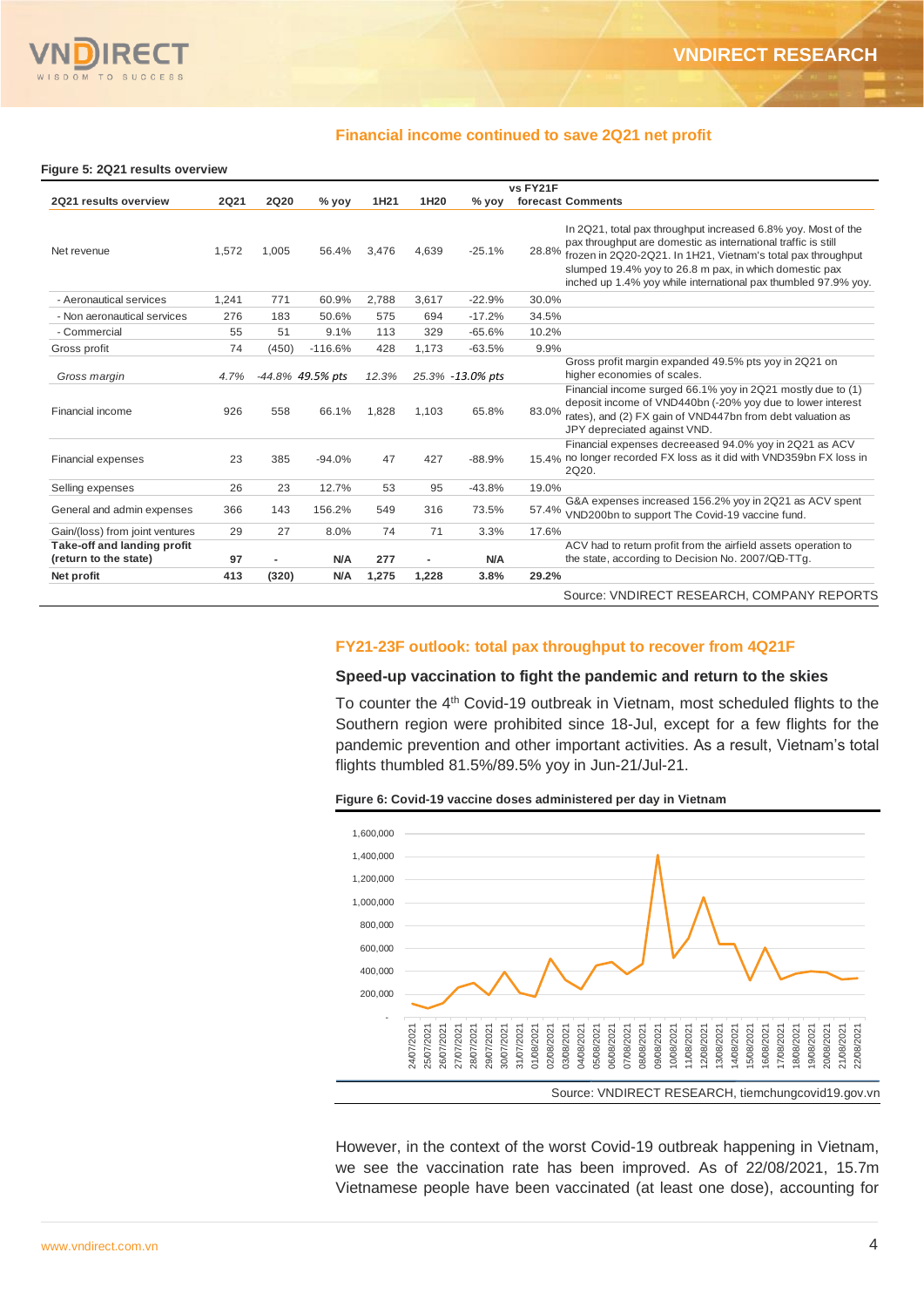

16.3% of the population. Vaccination rates are high in big cities such as HCM city - 61%, Hanoi – 30.2%...

**Figure 7: Vaccination rates by continents (doses administered per 100 people by 22/08/2021)**



#### **Figure 8: Vietnam's Covid-19 vaccination**

|                                   | 22/08/2021 | 3Q21  | 4021  |
|-----------------------------------|------------|-------|-------|
| Doses administered for Vietnamese |            |       |       |
| people at the vaccination rate of |            |       |       |
| 400,000 doses/day (m)             | 174        | 32 O  | 80.0  |
| % population administered of at   |            |       |       |
| least one doses                   | 16.3%      | 29.9% | 62.2% |
| % population of fully vaccinated  | 1.8%       | 3.3%  | 20.7% |
|                                   |            |       |       |

Source: VNDIRECT RESEARCH, BLOOMBERG Source: VNDIRECT RESEARCH, tiemchungcovid19.gov.vn

At the average vaccination rate of 400,000 doses/day recently and the vaccine supply is improving, we expect 29.9%/62.2% of Vietnam population will be vaccinated by end 3Q21/4Q21, in which 3.3%/20.7% of Vietnam population will be fully vaccinated.

#### **Total pax throughput to recover from 4Q21F**

With government's efforts to control the pandemic and the vaccination, we expect the current outbreak to be contained by the end of 3Q21 and Vietnam domestic & international air traffic may gradually recover from 4Q21. ACV's total domestic pax may drop 18.1% yoy and total international pax may drop 25.9% yoy in FY21F.



**Figure 9: ACV's domestic passenger traffic in FY19-21F Figure 10: ACV's international passenger traffic in FY19-21F**

With the urgent deployment of global vaccination including Vietnam, we expect ACV's total pax to strongly recover in medium-term, in which:

We expect ACV's domestic pax to fully recover to pre-pandemic levels in FY22F (111.2% of FY19 base) and may reach to 139.7% of FY19 base in FY25F.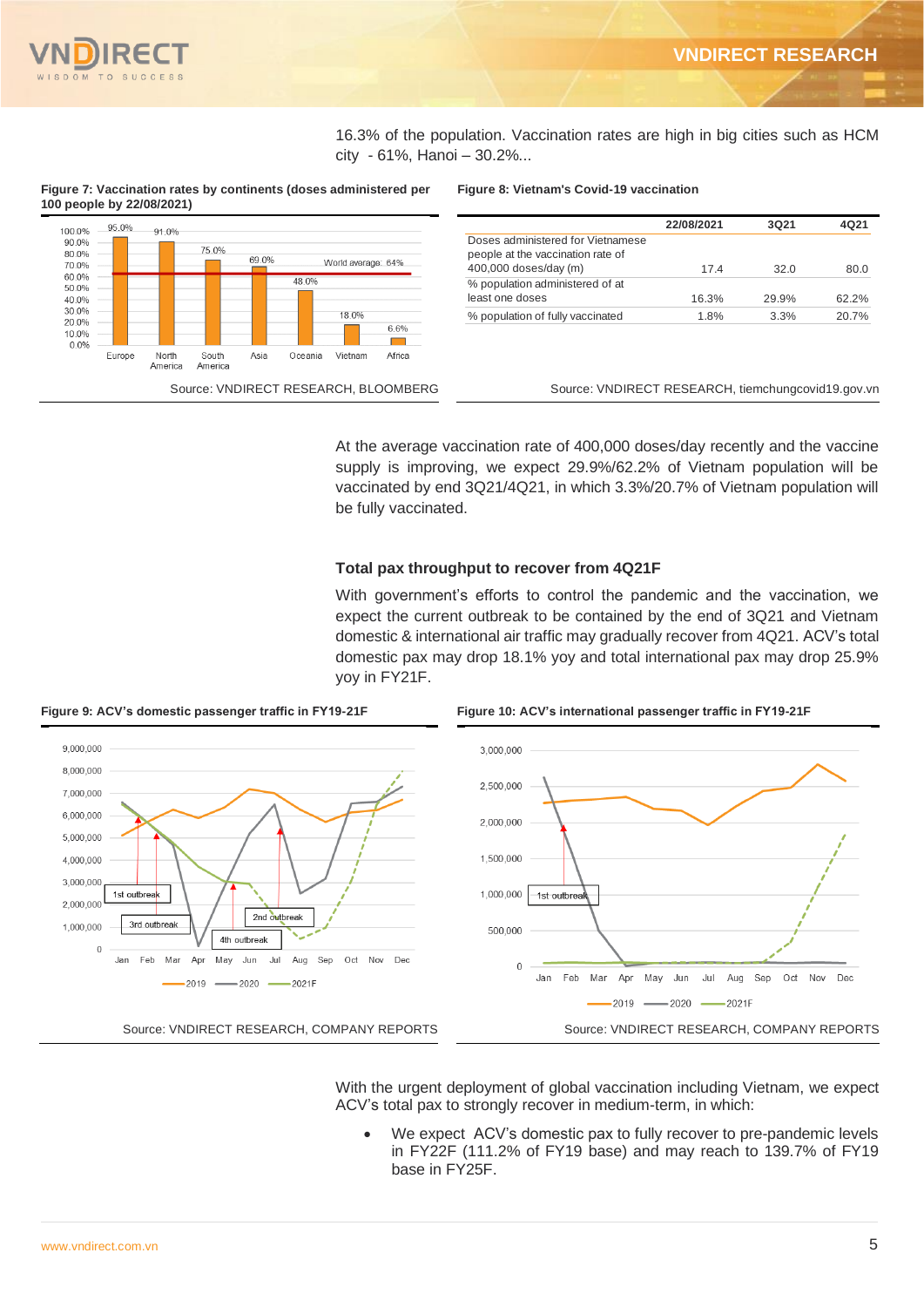

• We expect ACV's international pax to fully recover to pre-pandemic levels in FY24F (113.3% of FY19 base) and may reach to 127.5% of FY19 base in FY25F. The IATA Travel pass holds the key to the safe restart of international aviation and facilitate smooth travel for passengers in a verifiable manner while ensuring government entry requirements for Covid-19 testing or vaccination are met, along with high vaccination rates in Vietnam's key international traffic markets.



#### **Lower FY21F EPS while almost maintaining FY22-23F EPS**

We change our forecasts for ACV's business as follows:

- We lower FY21F domestic pax by 38.4% to reflect the negative effects from the current pandemic outbreak this year while only trim FY22-23F domestic pax by 0.3%/0.3% as we believe domestic pax will strongly recover from 2022F.
- We lower FY21F international pax by 59.8% as we delay the international sky reopening to 4Q21F (from 3Q21 in our previous report). We also maintain our FY22-23F forecast thanks to the IATA travel pass to help safely restart international air traffic and high vaccination rates of Vietnam's key international traffic markets.
- We add revenue from airfield assets to ACV's total revenue. With lower FY21F total pax throughput, ACV's total revenue may reduce by 37.9% in FY21F but may increase by 11.9%/12.0% in FY22-23F thanks to revenue contribution from the airfield assets.
- We increase FY21F financial income by 47.0% as we expect JPY/VND FX rate to be stable around 207.39 VND/JPY (-7.4% ytd) until end-21.
- We subdue VND307/1,444/1,683bn from net profit on airfield assets operation which ACV has to return to the state in FY21-23F.

Based on the above adjustment, we reduce FY21F EPS by 64.0% while almost maintaining FY22-23F EPS.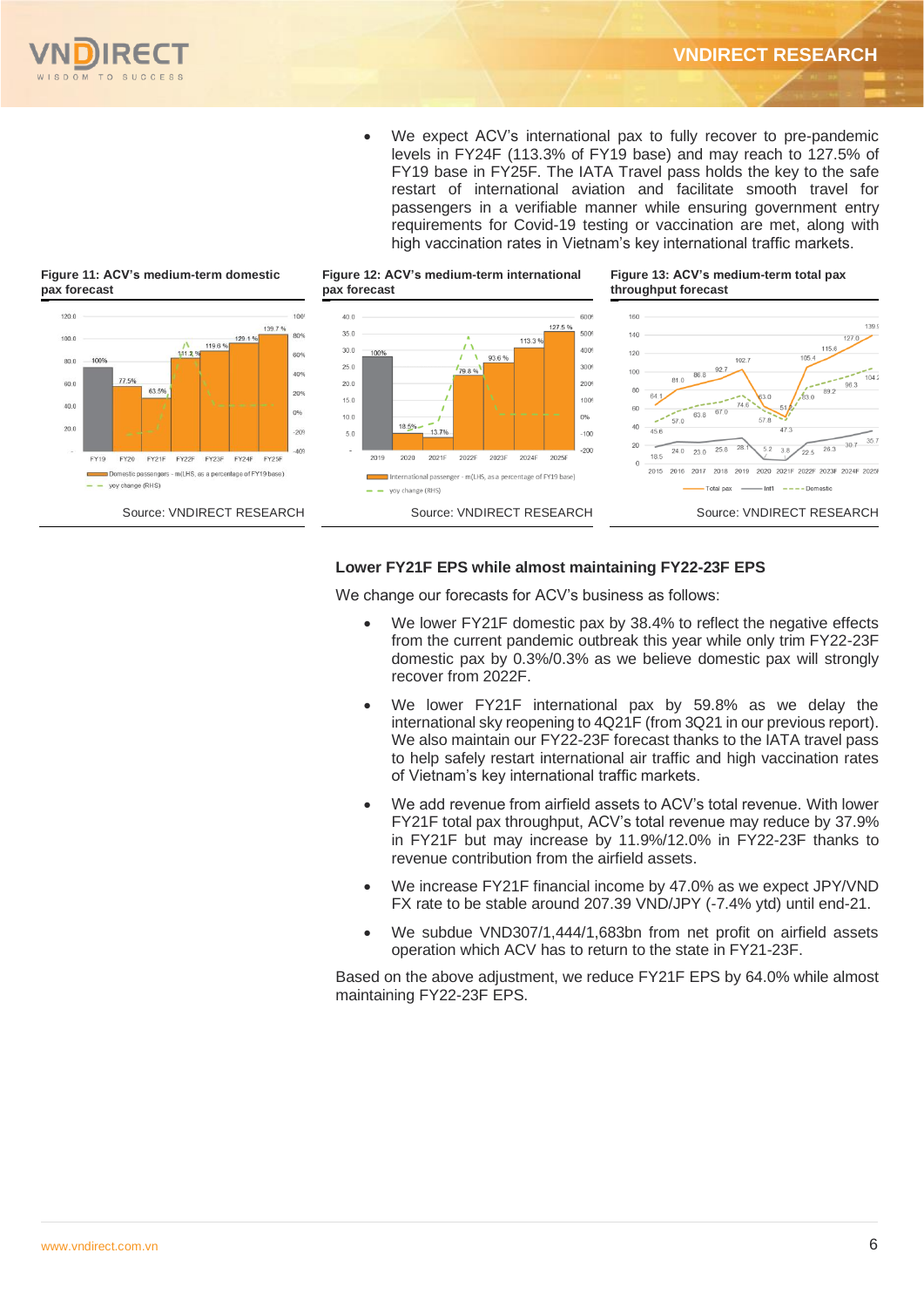

## **Figure: FY21-23F earnings revision**

|                                                       | <b>FY20</b>              | <b>FY21F</b>             |              |          |              | FY22F        |          | FY23F        |                                            |          |  |
|-------------------------------------------------------|--------------------------|--------------------------|--------------|----------|--------------|--------------|----------|--------------|--------------------------------------------|----------|--|
|                                                       |                          | Old forecast             | New forecast | Changes  | Old forecast | New forecast | Changes  | Old forecast | New forecast                               | Changes  |  |
| Total pax throughput (m)                              | 63.0                     | 86.5                     | 51.2         | $-40.8%$ | 105.6        | 105.4        | $-0.1%$  | 115.7        | 115.6                                      | $-0.1%$  |  |
| $-$ Int'l (m)                                         | 5.2                      | 9.6                      | 3.8          | $-59.8%$ | 22.5         | 22.5         | $-0.3%$  | 26.4         | 26.3                                       | $-0.3%$  |  |
| - Domestic (m)                                        | 57.8                     | 76.9                     | 47.3         | $-38.4%$ | 83.0         | 83.0         | $-0.1%$  | 89.3         | 89.2                                       | $-0.1%$  |  |
| Total revenue (VNDbn)                                 | 7,767                    | 12,057                   | 7,483        | $-37.9%$ | 17,928       | 20,057       | 11.9%    | 20,901       | 23,399                                     | 12.0%    |  |
| - Airfield assets operation                           | $\overline{\phantom{a}}$ | $\overline{\phantom{a}}$ | 1,095        | N/A      | ٠            | 2,860        | N/A      |              | 3,333                                      | N/A      |  |
| - Others                                              | 7,767                    | 12,057                   | 6,388        | $-47.0%$ | 17,928       | 17,197       | $-4.1%$  | 20,901       | 20,066                                     | $-4.0%$  |  |
| Gross profit                                          | 1,389                    | 4,316                    | 163          | $-96.2%$ | 9,238        | 11,042       | 19.5%    | 11,462       | 13,539                                     | 18.1%    |  |
| Selling expenses                                      | 146                      | 280                      | 119          | $-57.5%$ | 345          | 357          | 3.4%     | 382          | 429                                        | 12.2%    |  |
| G&A                                                   | 666                      | 956                      | 826          | $-13.7%$ | 1,091        | 1,049        | $-3.9%$  | 1,202        | 1,197                                      | $-0.5%$  |  |
| Associates' profit                                    | 147                      | 420                      | 71           | $-83.1%$ | 462          | 350          | $-24.2%$ | 508          | 385                                        | $-24.3%$ |  |
| Financial income                                      | 2,231                    | 2,202                    | 3,237        | 47.0%    | 1,922        | 1,901        | $-1.1%$  | 1,355        | 1,332                                      | $-1.7%$  |  |
| <b>Financial expenses</b>                             | 968                      | 307                      | 229          | $-25.4%$ | 1,023        | 1,056        | 3.2%     | 1,745        | 1,728                                      | $-1.0%$  |  |
| Net profit from airfield<br>assetsreturn to the state | $\overline{a}$           |                          | 307          | N/A      |              | 1,444        | N/A      |              | 1,683                                      | N/A      |  |
| Net profit                                            | 1,636                    | 4,369                    | 1,573        | $-64.0%$ | 7,417        | 7,406        | $-0.1%$  | 8,092        | 8,041                                      | $-0.6%$  |  |
| EPS (VND)                                             | 751                      | 2,007                    | 723          | $-64.0%$ | 3,407        | 3,402        | $-0.1%$  | 3,717        | 3,693                                      | $-0.6%$  |  |
|                                                       |                          |                          |              |          |              |              |          |              | Source: VNDIRECT RESEARCH, COMPANY REPORTS |          |  |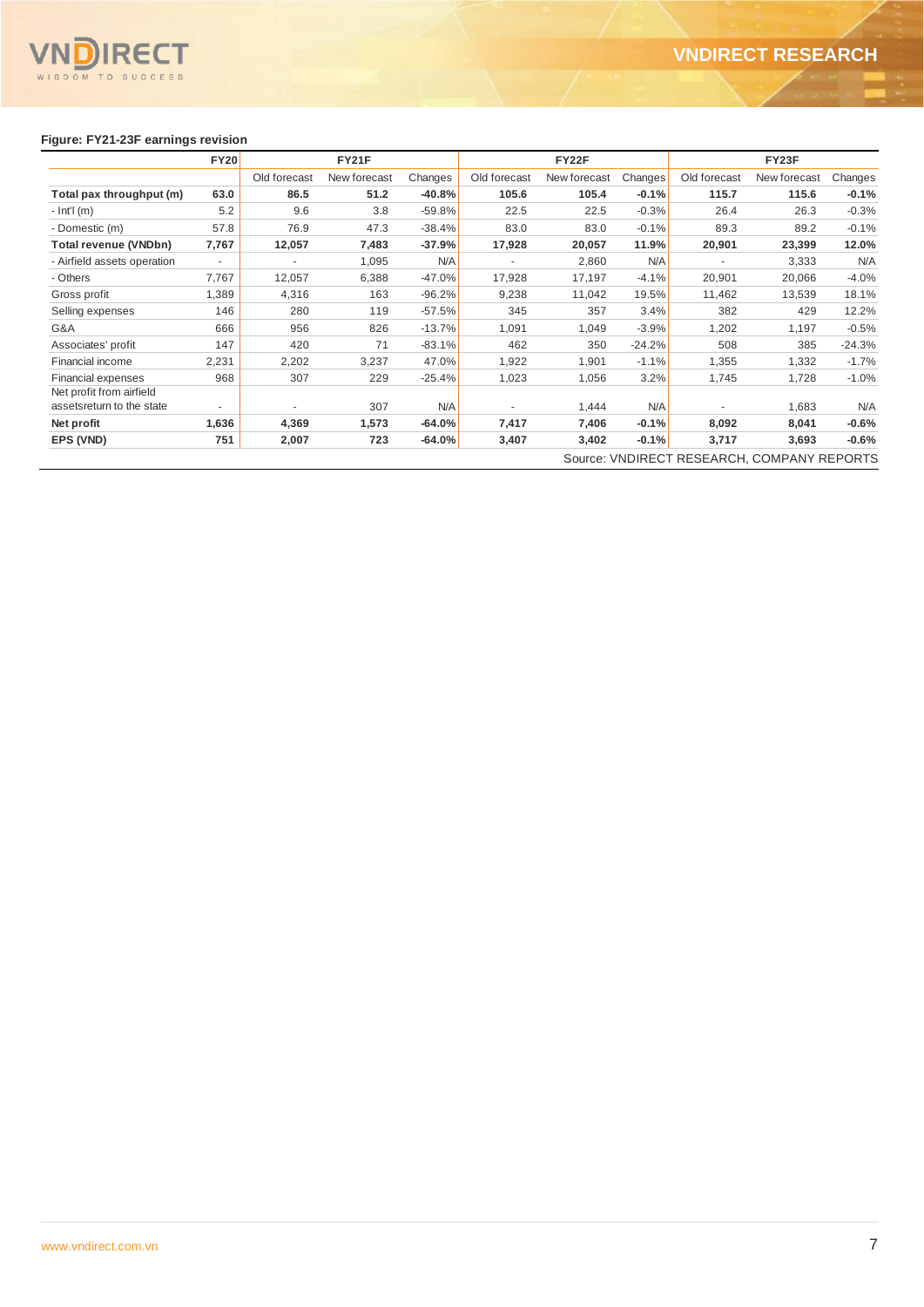# SDOM TO SUCCESS

#### **Valuation**



#### **Income statement**

| (VNDbn)                       | 12-21E   | 12-22E   | 12-23E   |
|-------------------------------|----------|----------|----------|
| Net revenue                   | 7,483    | 20,057   | 23,399   |
| Cost of sales                 | (7, 321) | (9,015)  | (9,860)  |
| Gen & admin expenses          | (826)    | (1,049)  | (1, 197) |
| Selling expenses              | (119)    | (357)    | (429)    |
| <b>Operating profit</b>       | (782)    | 9,636    | 11,914   |
| <b>Operating EBITDA</b>       | 2,241    | 12,929   | 15,479   |
| Depreciation and amortisation | (3,022)  | (3, 293) | (3,566)  |
| <b>Operating EBIT</b>         | (782)    | 9,636    | 11,914   |
| Interest income               | 3,237    | 1,901    | 1,332    |
| <b>Financial expense</b>      | (229)    | (1,056)  | (1,728)  |
| Net other income              | 9        | 25       | 29       |
| Income from associates & JVs  | 71       | 350      | 385      |
| Pre-tax profit                | 2,306    | 10,857   | 11,931   |
| Tax expense                   | (422)    | (1,984)  | (2, 183) |
| Minority interest             | (311)    | (1, 467) | (1,707)  |
| Net profit                    | 1,573    | 7,406    | 8,041    |
| Adj. net profit to ordinary   | 1,573    | 7,406    | 8,041    |
| Ordinary dividends            | $\Omega$ | $\Omega$ | $\Omega$ |
| <b>Retained earnings</b>      | 1,573    | 7,406    | 8,041    |
|                               |          |          |          |

#### **Balance sheet**

| (VNDbn)                               | 12-21E | 12-22E | 12-23E  |
|---------------------------------------|--------|--------|---------|
| Cash and equivalents                  | 4,891  | 6.945  | 9,939   |
| Short term investments                | 33,185 | 24,185 | 15,185  |
| Accounts receivables                  | 2,307  | 5,825  | 6,773   |
| Inventories                           | 201    | 540    | 630     |
| Other current assets                  | 78     | 173    | 199     |
| <b>Total current assets</b>           | 40,663 | 37,668 | 32,726  |
| <b>Fixed assets</b>                   | 24,318 | 57,142 | 91,443  |
| <b>Total investments</b>              | 2,924  | 2,924  | 3,145   |
| Other long-term assets                | 290    | 777    | 907     |
| <b>Total assets</b>                   | 68,195 | 98,511 | 128,221 |
| Short-term debt                       | 755    | 1,943  | 4,965   |
| Accounts payable                      | 948    | 1,237  | 1,316   |
| Other current liabilities             | 3,263  | 4.687  | 5,134   |
| <b>Total current liabilities</b>      | 4,965  | 7,867  | 11,416  |
| Total long-term debt                  | 22,338 | 42,697 | 62,844  |
| Other liabilities                     | 1,760  | 1,781  | 155     |
| Share capital                         | 21,772 | 21,772 | 21,772  |
| Retained earnings reserve             | 10,661 | 15,106 | 20,233  |
| Shareholders' equity                  | 39,089 | 46,125 | 53,763  |
| Minority interest                     | 42     | 42     | 42      |
| <b>Total liabilities &amp; equity</b> | 68,195 | 98.511 | 128.221 |



#### **Cash flow statement**

| 12-21E    | 12-22E    | 12-23E    |
|-----------|-----------|-----------|
| 2,306     | 10,857    | 11,931    |
| 3,022     | 3,293     | 3,566     |
| (422)     | (1,984)   | (2, 183)  |
| (764)     | (3,856)   | (3, 147)  |
| 2,270     | (2, 237)  | (539)     |
| 6,413     | 6,073     | 9,628     |
| (12, 644) | (35, 495) | (37, 654) |
| 33        | O         | O         |
| 3,237     | 1,901     | 1,332     |
| 0         | 9,000     | 9,000     |
| (9,373)   | (24, 594) | (27, 322) |
| 0         | U         | O         |
| $\Omega$  | U         | O         |
| 7,352     | 20,575    | 20,687    |
| 0         | U         | 0         |
| $\Omega$  | $\Omega$  | $\Omega$  |
| 7,352     | 20,575    | 20,687    |
| 499       | 4,891     | 6,945     |
| 4,392     | 2,055     | 2,993     |
| 4,891     | 6,945     | 9,939     |
|           |           |           |

#### **Key ratios**

|                         | 12-21E   | 12-22E | 12-23E |
|-------------------------|----------|--------|--------|
| <b>Dupont</b>           |          |        |        |
| Net profit margin       | 21.0%    | 36.9%  | 34.4%  |
| Asset turnover          | 0.12     | 0.24   | 0.21   |
| <b>ROAA</b>             | 2.5%     | 8.9%   | 7.1%   |
| Avg assets/avg equity   | 1.63     | 1.96   | 2.27   |
| <b>ROAE</b>             | 4.1%     | 17.4%  | 16.1%  |
| <b>Efficiency</b>       |          |        |        |
| Days account receivable | 51.0     | 51.0   | 51.0   |
| Days inventory          | 10.0     | 21.9   | 23.3   |
| Days creditor           | 47.3     | 50.1   | 48.7   |
| Fixed asset turnover    | 0.38     | 0.49   | 0.31   |
| <b>ROIC</b>             | 2.5%     | 8.2%   | 6.6%   |
| Liquidity               |          |        |        |
| Current ratio           | 8.2      | 4.8    | 2.9    |
| Quick ratio             | 8.1      | 4.7    | 2.8    |
| Cash ratio              | 7.7      | 4.0    | 2.2    |
| Cash cycle              | 13.8     | 22.8   | 25.6   |
| Growth rate (yoy)       |          |        |        |
| Revenue growth          | (3.7%)   | 168.0% | 16.7%  |
| Operating profit growth | (235.4%) |        | 23.6%  |
| Net profit growth       | (3.8%)   | 370.7% | 8.6%   |
| EPS growth              | (3.8%)   | 370.7% | 8.6%   |

*Source: VND RESEARCH*